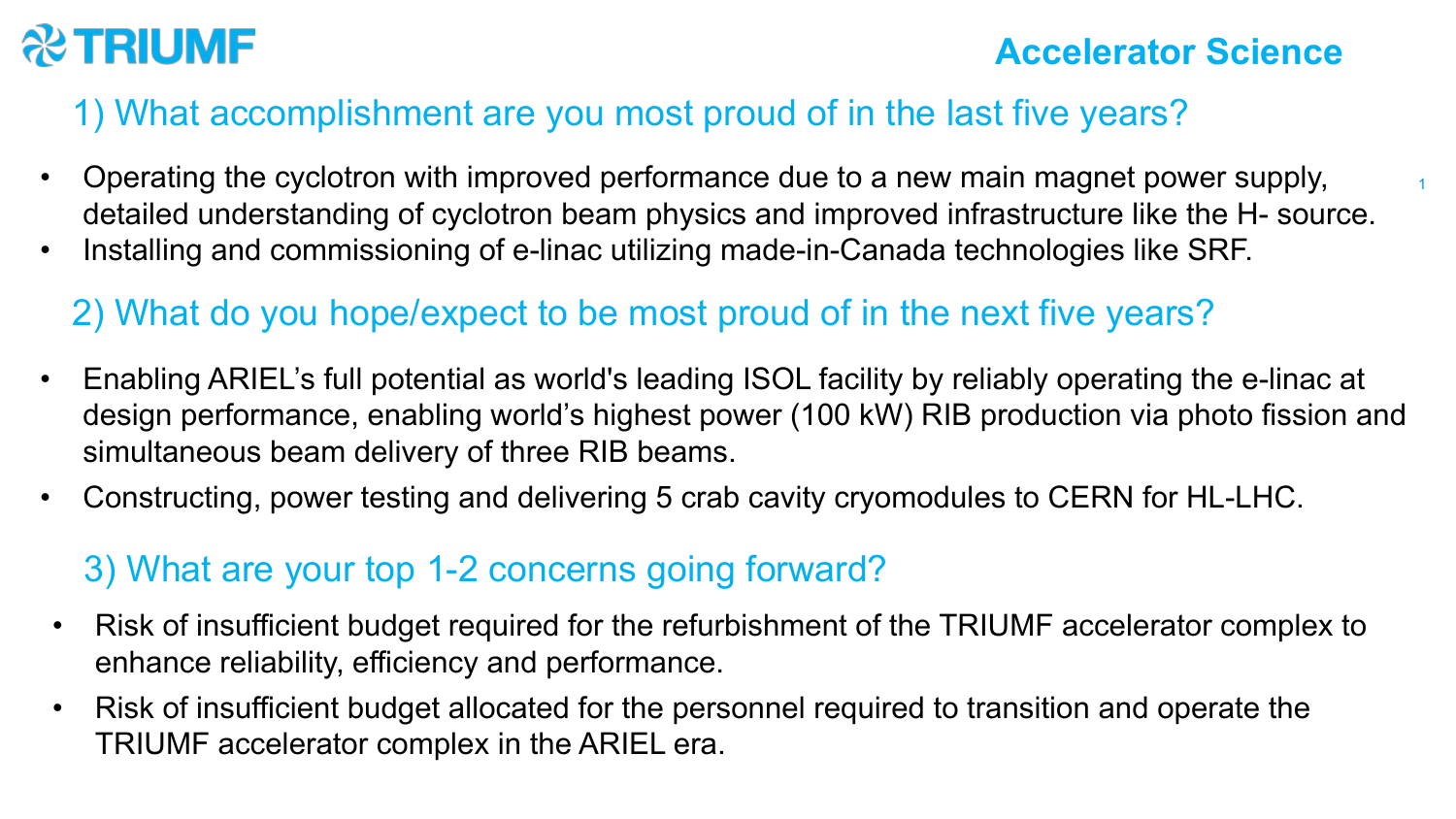

Particle Physics had excellent success in all four of its flagship projects in the current 5YP: ALPHA, ATLAS, T2K, and UCN, with technical and scientific leadership in all four. We anticipate this success and leadership to continue.

## **Particle Physics Past – Highlight**

• Formation, trapping, and precision spectroscopy of anti-matter (ALPHA) under TRIUMF leadership.

## **Particle Physics Future Direction – Example**

■ World-leading neutron electric dipole moment search at the TRIUMF ultra-cold neutron facility.

#### **Concerns**

**• Support for detector development and infrastructure.**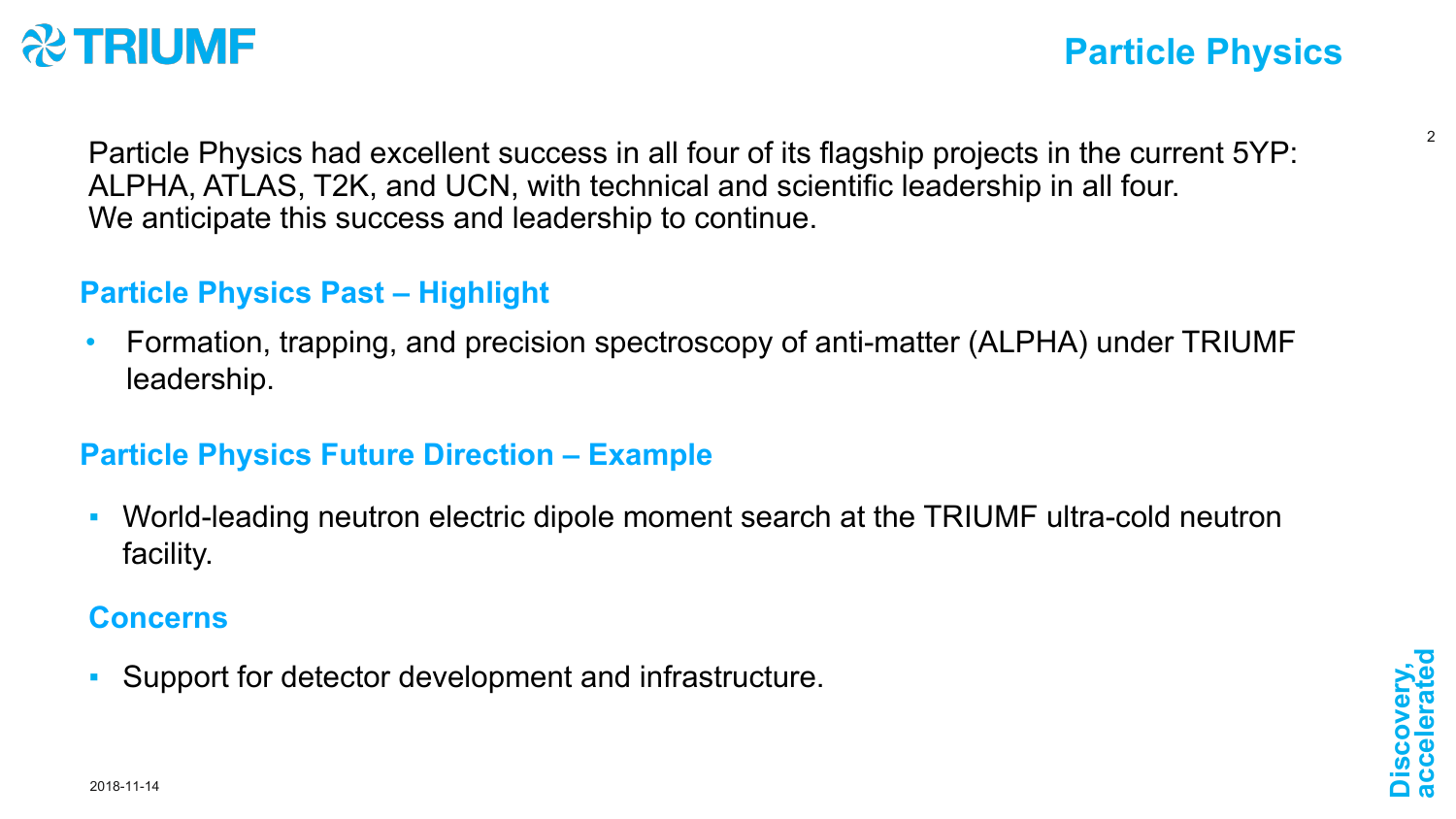

#### **Nuclear Physics Past – Highlight**

**• Discovery of significant changes in the shell structure of atomic nuclei in exotic isotopes with** large excesses of neutrons (lithium, beryllium and calcium), and the underlying effects of many-body forces in this development, guided by theory predictions

#### **Nuclear Physics Future Direction – Example**

▪ Understanding the formation of the heavy elements in the universe, using ARIEL in the era of multi-messenger astronomy

#### **Concerns**

**•** The tension between ongoing operations and projects, i.e. providing users with reliable rare isotope beam time for cutting edge experiments, and building new facilities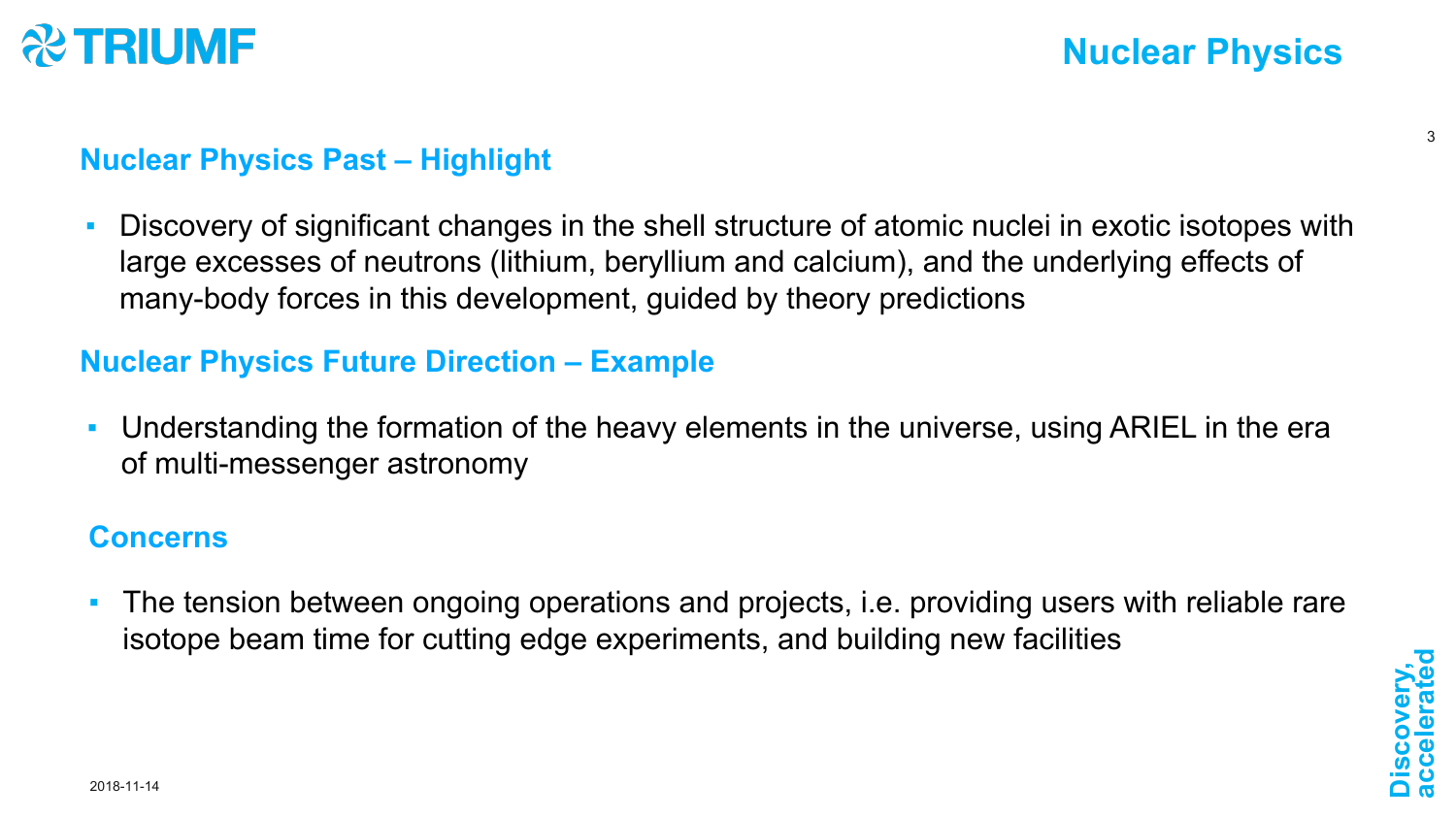

## **CMMS Past – Highlight**

- CMMS has focused and excelled in the areas of fundamental research related to energy storage (batteries), environmental sustainability (green chemistry) and information technologies (quantum materials).
	- For example, using muons, a novel NH3 synthesis was established. The aim is to develop sustainable food supplies using advanced fertilizer production processes.

### **CMMS Future Direction – Example**

■ Study of novel quantum materials for potential use in advanced technologies and quantum information applications.

### **Concerns**

§ BL1A operation and sustainability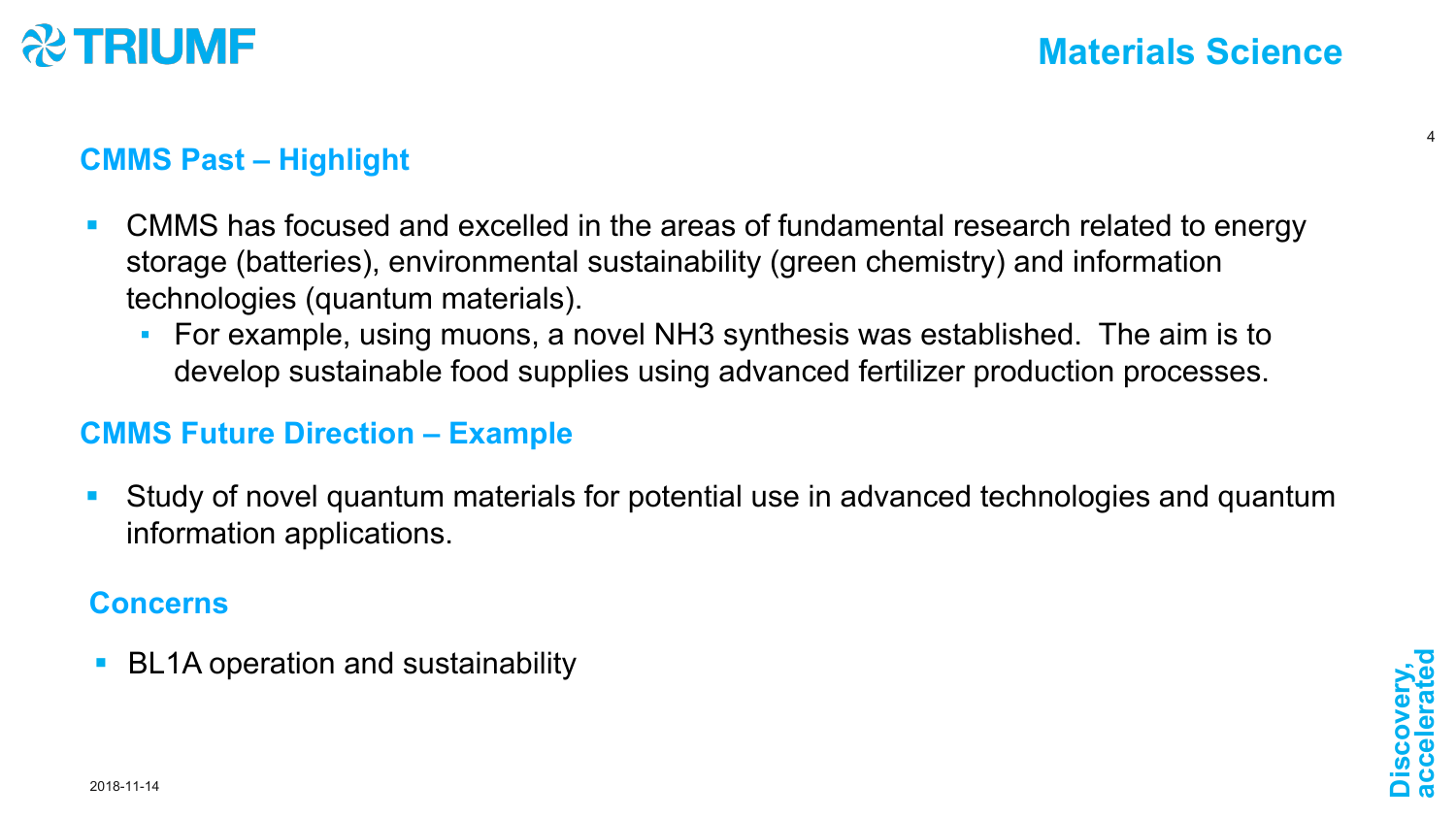# **& TRIUMF**

# **Life Sciences**

What accomplishment are you most proud of in the last five years?

- Tc-99m cyclotron produced, from concept to clinic
- Therapeutic isotopes production and use of alpha-emitting isotopes

# What do you hope/expect to be most proud of in the next five years?

- IAMI and the five programs within
- ARIEL symbiotic target and the associated science enabled

# Concerns?

- Resources to operate IAMI/Life Sciences program
- Reliability of BL1A continued output of therapeutic isotopes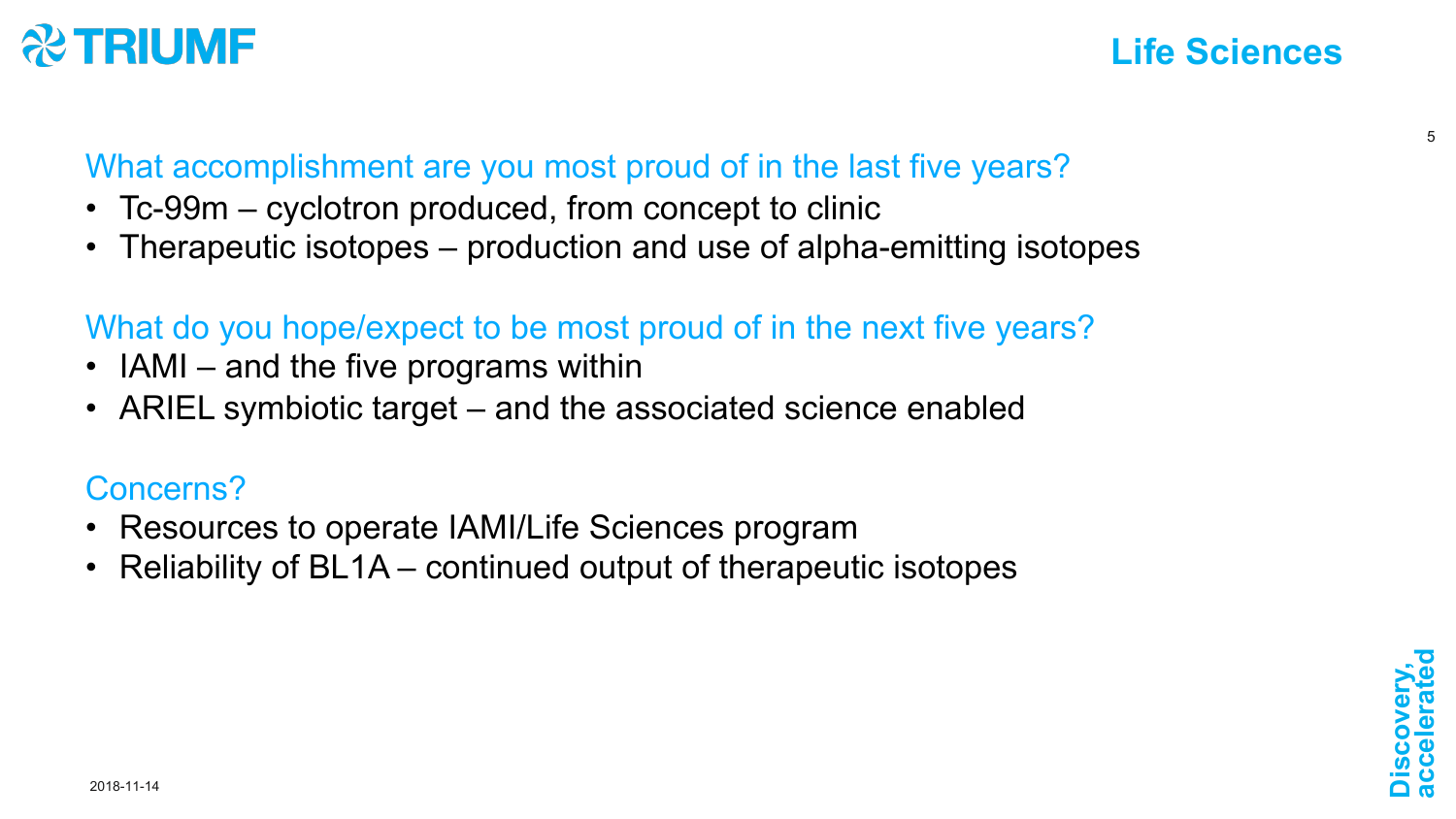

## What accomplishment are you most proud of in the last five years?

- § Five successful, sustainable spin-off companies with private investment and/or revenues including ARTMS Products (cyclotron production of Tc-99m)
- New, more flexible business model with creation  $TI a$  sustainable commercialization arm for TRIUMF

# What do you hope/expect to be most proud of in the next five years?

- § Actinium-225: Successful production company and therapeutics company initiatives with progress toward curing currently untreatable cancers and providing sustainability for TRIUMF
- § IAMI other expanded opportunities in other isotopes with industry partners imaging, diagnostics, therapeutics development